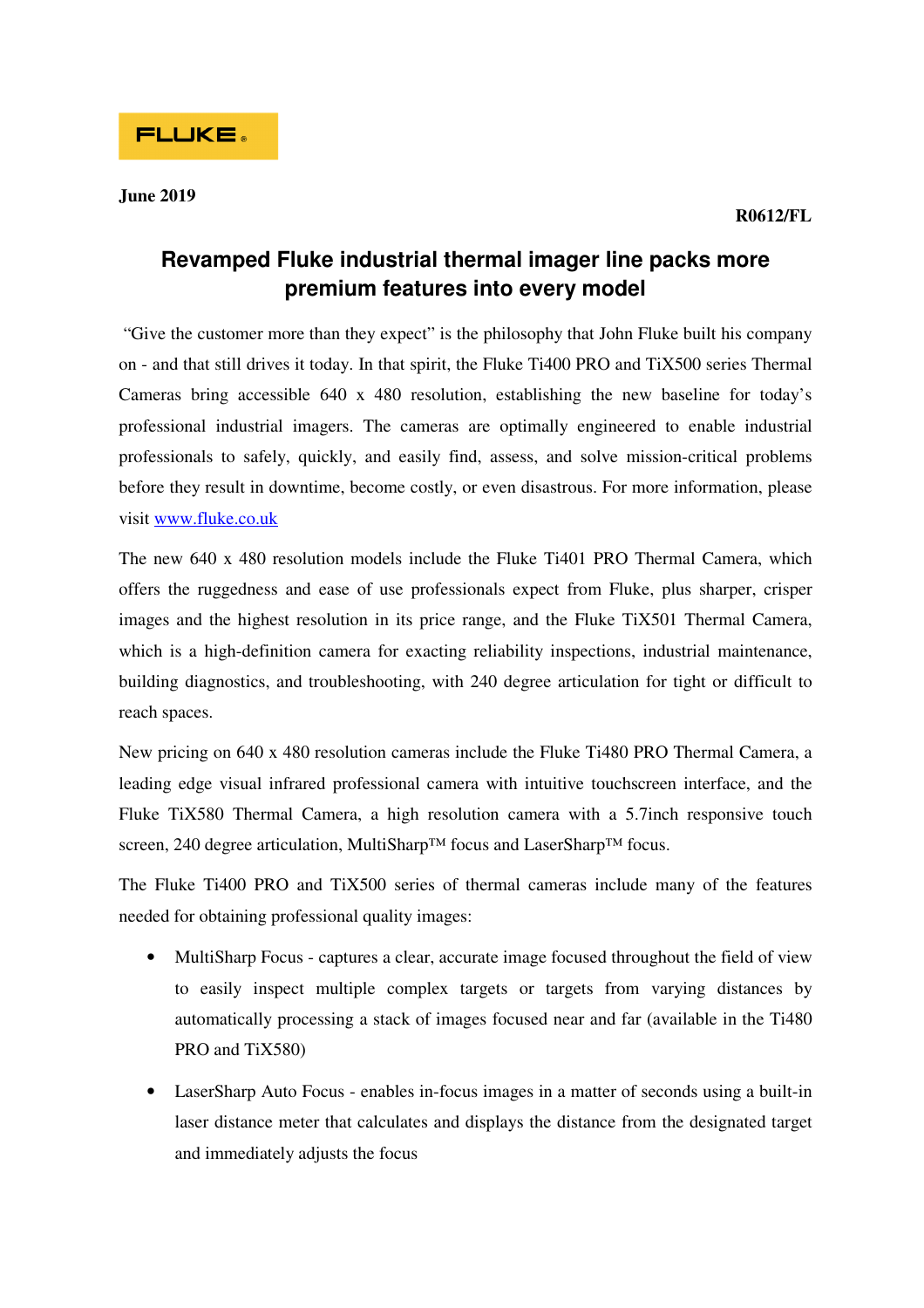### **Page 2 R0612/FL**

- Interchangeable Smart Lenses no calibration is required, offering the versatility and image quality needed to conduct inspections in almost any environment
- Quality optics to transmit energy and produce high-quality infrared images with 100 percent diamond-turned germanium lenses that have specialty coatings
- Patented IR-Fusion<sup>TM</sup> technology to see more details by adjusting the level of infrared and visible light
- On-camera image editing and analysis to enable the user to edit emissivity, enable colour alarms and markers, and adjust IR-Fusion®
- Advanced thermal sensitivity to find subtle temperature differences easily
- Process monitoring offers video recording, live video streaming, remote control, or auto capture
- Fluke Connect<sup>TM</sup> software helps manage data, capture multiple measurements (mechanical, electrical and thermal), and organise them by piece of equipment.

Fluke has revamped its entire line of industrial thermal cameras with more premium features packed into every model, providing higher value for the customer and allowing the company to reduce the number of cameras it offers to simplify the buying process. For more information about all Fluke products, please visit the Fluke web site at **www.fluke.co.uk.**

## **- ENDS -**

### **Editors Notes:**

Fluke's mission is to be the world leader in compact, professional electronic test tools. The company's products are used by technicians and engineers in service, installation, maintenance, manufacturing test, and quality functions in a variety of industries throughout the world. Fluke, founded in 1948, currently has offices in 13 European countries and distributes its products to over 100 countries internationally. The company's European revenues contribute approximately 40% of worldwide sales. Fluke's headquarters are located in Everett, Washington State and the company employs over 2,500 people internationally. Its European sales and service headquarters are located in Eindhoven, The Netherlands.

Visit Fluke's Web site at http://www.fluke.co.uk

### **For further information:**

Ken West, UK Regional Marketing Manager - Industrial Tools Fluke UK Ltd, Tithe Barn Way, Swan Valley, Northampton, Northants NN4 9BG Tel: 0207 942 0700. Fax: 01603 256 606. e-mail: industrial@uk.fluke.nl